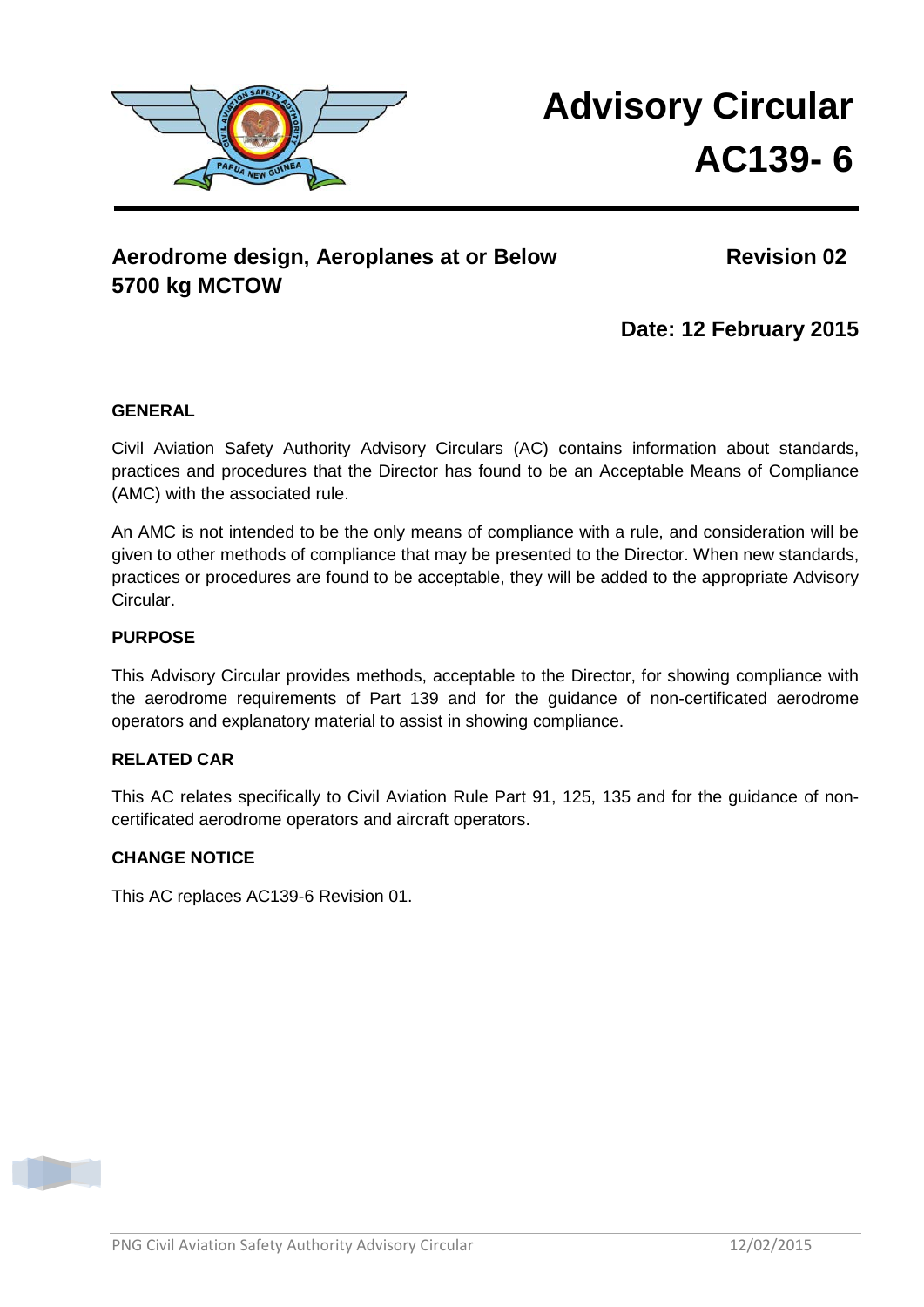# **Table of Contents**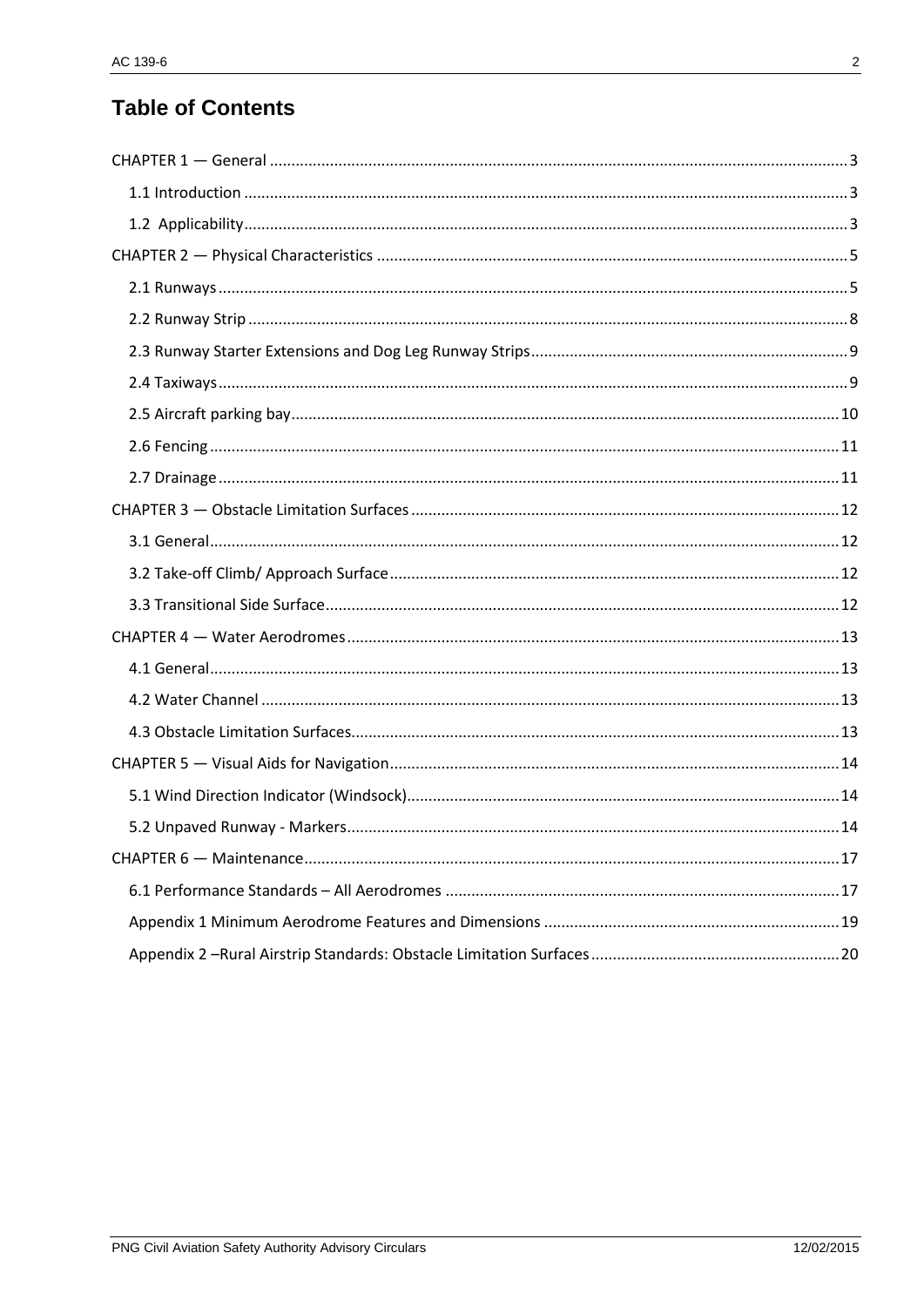# <span id="page-2-0"></span>**Chapter 1 — General**

# <span id="page-2-1"></span>**1.1 Introduction**

1.1.1 In accordance with the requirements of Rule 125.81 and 135.77, Use of Aerodromes, no place may be used as an aerodrome unless the place is suitable for the purpose of taking off or landing of the aircraft concerned.

1.1.2 This advisory Circular, which is based on CAR Part 139 standards and requirements for aerodromes and taking into account Papua New Guinea's aviation environment, details the physical characteristics, the types of equipment and installations, and the associated standards that are acceptable to the Director for ensuring compliance with the requirements of Parts 125 and 135 for air operations and with Part 91 for private operations of aeroplanes at or below 5700 kg MCTOW.

# <span id="page-2-2"></span>**1.2 Applicability**

1.2.1 This Advisory Circular provides an acceptable means of compliance to the aerodromes standards of which Rule Part 139.5 (b) refers.

1.2.2 Operations at these aerodromes are limited to daylight hours and visual meteorological conditions with aeroplanes at or below 5700 kg MCTOW>

1.2.3 Common features of these aerodromes are that the majority are located in remote areas, without access to electrical power and with unpaved runways.

#### 1.2.4 Definitions

For a complete list of aviation definitions refer to Civil Aviation Rule Part 1.

#### **Aerodrome —**

- a) means any defined area of land or water intended or designed to be used either wholly or partly for the landing, departure, and surface movement of aircraft; and
- b) includes any buildings, installations, and equipment on or adjacent to any such area used in connection with the aerodrome or its administration.

**Aerodrome reference field length** means the minimum field length required for an aircraft to take-off at MCTOW, sea level, standard atmospheric conditions, still air, and zero runway slope.

**Aerodrome reference aeroplane** means the largest and/or most limiting aeroplane that the aerodrome is designed to accommodate.

**Air transport operation** means, inter alia, an operation for the carriage of passengers or goods by air for hire and reward except a commercial transport operation. This definition is sufficient for the context of operations on PNG's non-certificated aerodromes. Refer to Civil Aviation Rule Part 1 for a full definition.

**Aircraft parking bay** means a defined area on a land aerodrome intended to accommodate aircraft for the purpose of loading or unloading passengers or cargo, refuelling, parking, or maintenance.

**Air operation** means, inter alia, an operation for the carriage of passengers or goods by air for hire or reward, whether the operation is scheduled or unscheduled and where the passengers or goods are carried to or from a remote aerodrome. This definition is sufficient for the context of PNG's non-certificated aerodromes. Refer to Civil Aviation Rule Part 1 for a full definition.

**Displaced threshold** means a threshold not located at the extremity of a runway.

**Inner horizontal surface** means a specified portion of a horizontal plane located above an aerodrome and its immediate environment. This surface establishes the height above which it may be necessary to restrict the creation of new obstacles, or remove or mark existing obstacles, to ensure the safety of aircraft visually manoeuvring in the aerodrome circuit prior to landing.

**Instrument runway** means a runway intended for the operation of aircraft using instrument approach procedures.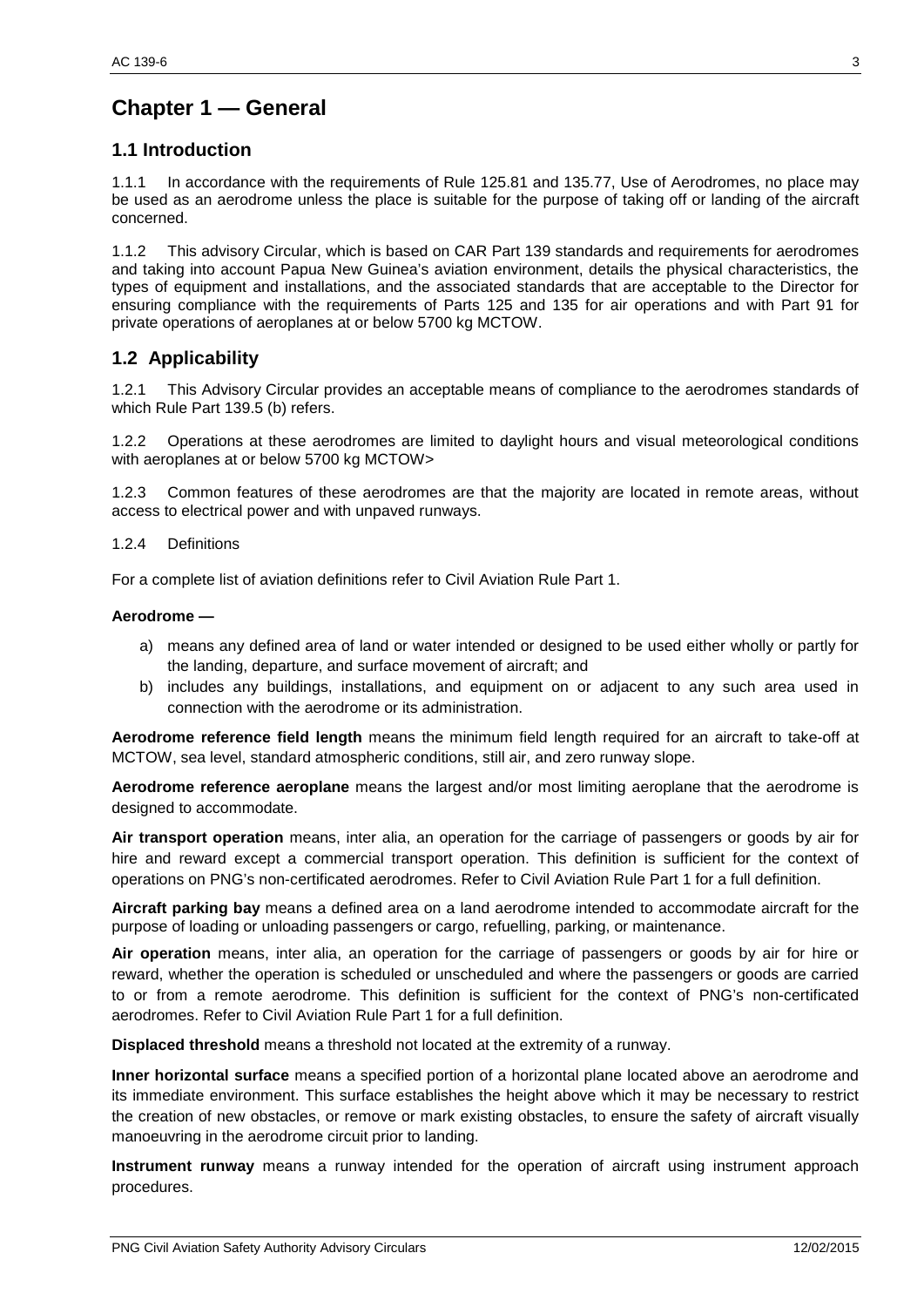#### **Manoeuvring area** —

- a) means that part of an aerodrome to be used for the take-off and landing of aircraft and for the surface movement of aircraft associated with takeoff and landing; but
- b) does not include areas set aside for loading, off-loading, or maintenance of aircraft.

**Marker** means an object displayed above ground level in order to indicate an obstacle or delineate a boundary.

**Marking** means a symbol or group of symbols displayed on the surface of the movement area in order to convey aeronautical information.

**Movement area** means that part of an aerodrome intended to be used for the take-off and landing of aircraft and for the surface movement of aircraft, and includes the manoeuvring area, maintenance areas, and aircraft parking bays.

**Obstacle** means all fixed (whether temporary or permanent) and mobile objects, or parts thereof, that are located on an area intended for the surface movement of aircraft or that extend above a defined surface intended to protect aircraft in flight.

**Obstacle limitation surfaces** mean defined areas about and above an aerodrome intended for the protection of aircraft in the vicinity of an aerodrome.

**Outer main gear wheel span** means the distance between the outside edges of the main gear wheels.

**Private operations** mean that the aeroplane is used privately and is not carrying passengers or goods for hire or reward.

**Remote aerodrome** means any structure or area of land or water used for take-off or landing –

- a) to which access by road or water is restricted, limited or obstructed by geographical conditions; and
- b) that does not meet the standards for aerodromes that are acceptable to the Director under Part 139.

**Runway** means a defined rectangular area on a land aerodrome prepared for the landing and take-off of aircraft.

**Runway strip** means a defined area including the runway, and stopway (if a stopway is provided), that is intended -

- a) to reduce the risk of damage to an aircraft running off the runway; and
- b) to provide obstacle protection for aircraft flying over the runway strip during takeoff or landing operations:

**Runway starter extension** means an additional runway length made available for take-off, prior to the normal runway end at the commencement of the takeoff run.

**Surface category** means a number or letter corresponding to the MCTOW of an aircraft, its wheel configuration and tyre pressures if the system is used.

**Taxiway** means a defined path on a land aerodrome established for the taxiing of aircraft and intended to provide a link between one part of the aerodrome and another.

**Threshold** means the beginning of that portion of the runway usable for landing.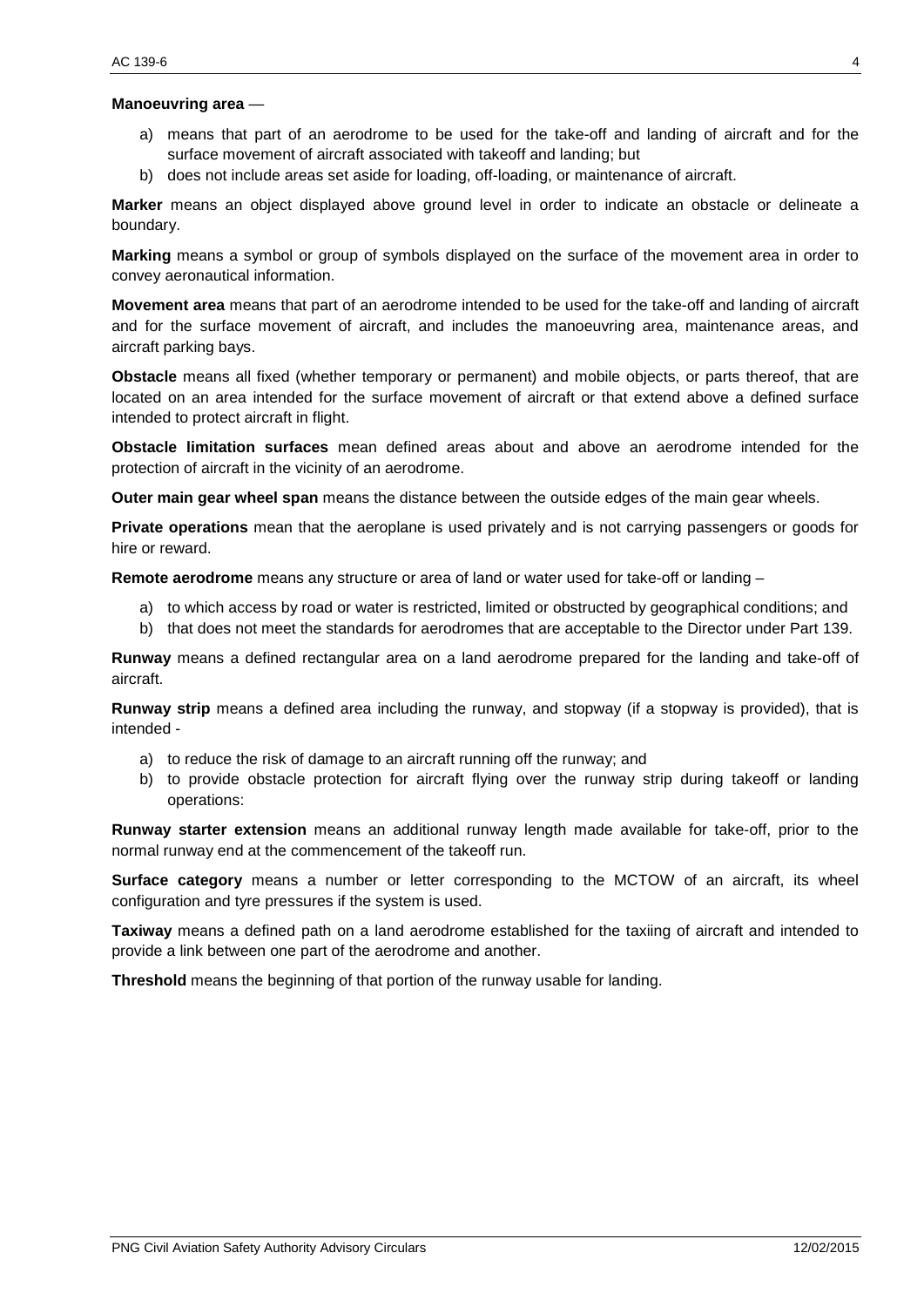# <span id="page-4-0"></span>**CHAPTER 2 — Physical Characteristics**

# <span id="page-4-1"></span>**2.1 Runways**

#### **Width of runways**

**2.1.1** The preferred minimum runway width should be 10 m but not less than twice the external wheelbase of the aircraft to be used.

*Note: Runway width should give sufficient width for the aeroplane using the aerodrome to ground manoeuvre on the runway.*

#### **Length**

**2.1.2** The runway length required is determined by the performance criteria of the aeroplane. This includes the intended payload, strip surface and the current meteorological conditions.

#### **Runway surface**

**2.1.3** The runway surface should be without irregularities and of sufficient strength for the takeoff and landing of aeroplanes taking into consideration wheel configuration, tyre pressure and MCTOW.

*Note: Runway surfaces can be paved or natural soil but defined for contrast with surroundings.*

**2.1.4** On unpaved runways the grass should be maintained to preferably below 240 mm in height however can be up to a maximum of 240 mm provided the performance of the aircraft is considered and appropriate penalties are applied for the long grass. Refer to section 6.1, aerodrome maintenance performance standards.

#### **Location of threshold**

**2.1.5** The landing threshold is normally located at the start of a runway, if there are no obstacles penetrating above the approach obstacle limitation surface. For details on obstacle limitation surfaces refer to Section 3.2 and Appendix 2.

**2.1.6** In determining that no obstacle penetrates above the approach surface, account should be taken of roads that are in the approach area. If they are present, a height of 4.5 m should be allowed for road vehicles.

**2.1.7** If an object extends above the approach surface *and it cannot be removed*; the threshold should be displaced to a position on the runway that provides the required obstacle free approach surface. Refer to figure 2-1.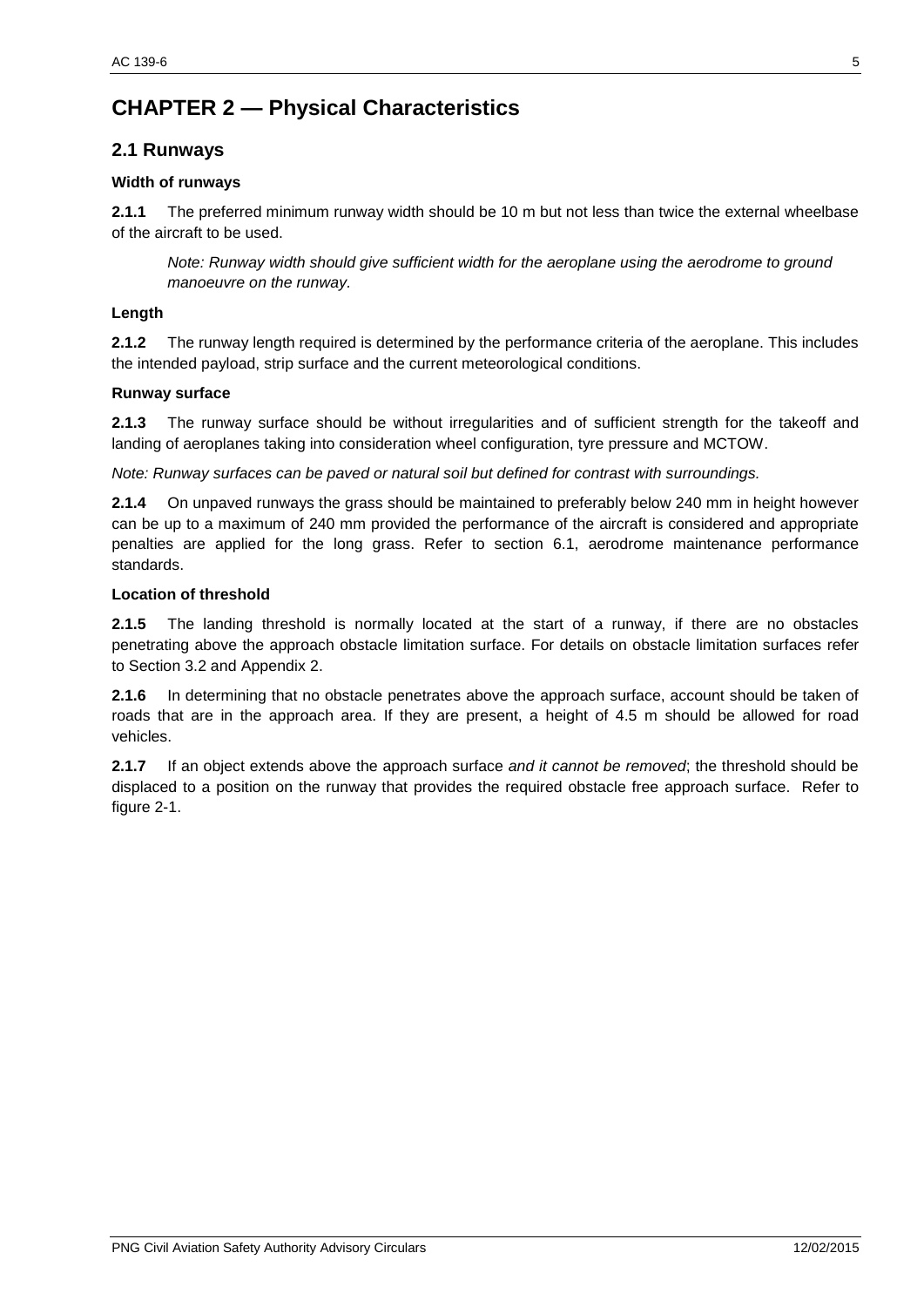

**Figure 2-1 – Displaced threshold**

#### **Slopes on runways**

**2.1.8** The average slope over the length of the runway should not exceed 1:50 (2%) for a two directional runway or 1:6 (17%) for a one directional runway.

**2.1.9** Where local slope changes occur along the length of a runway, they should not exceed 1:5 (20%).

**2.1.10** Where slope transitional changes cannot be avoided, the air operator needs to assess the affect of the transitional slope of the operational of the specific aircraft type (i.e. to avoid such conditions as tail strike).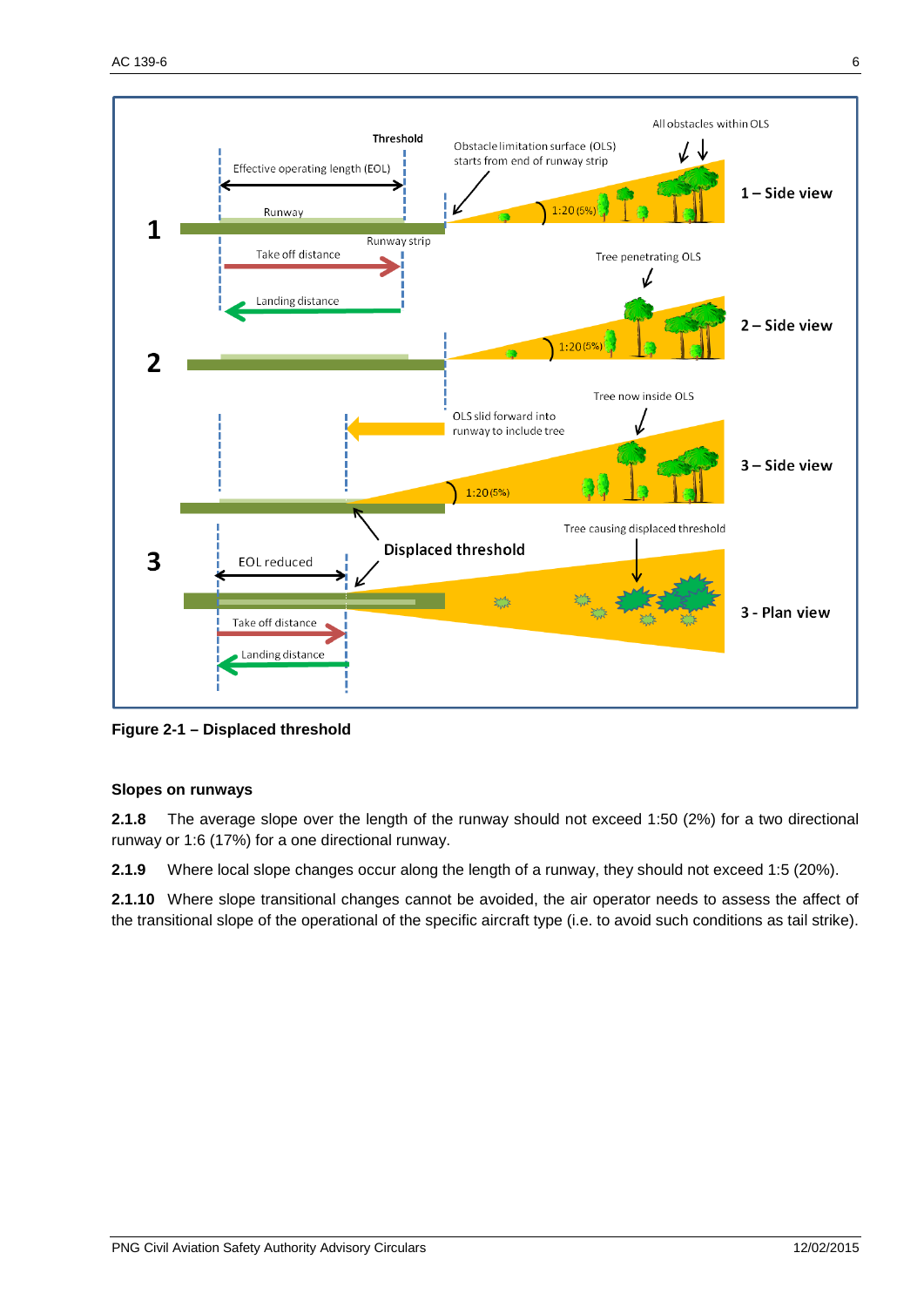

**Figure 2.2 – Longitudinal runway slope**

**2.1.11** The transverse slope should be such as to prevent the collection of water at any point and to this end should not exceed 1:16 (6%).



**Figure 2-3 – Transverse slopes on runways**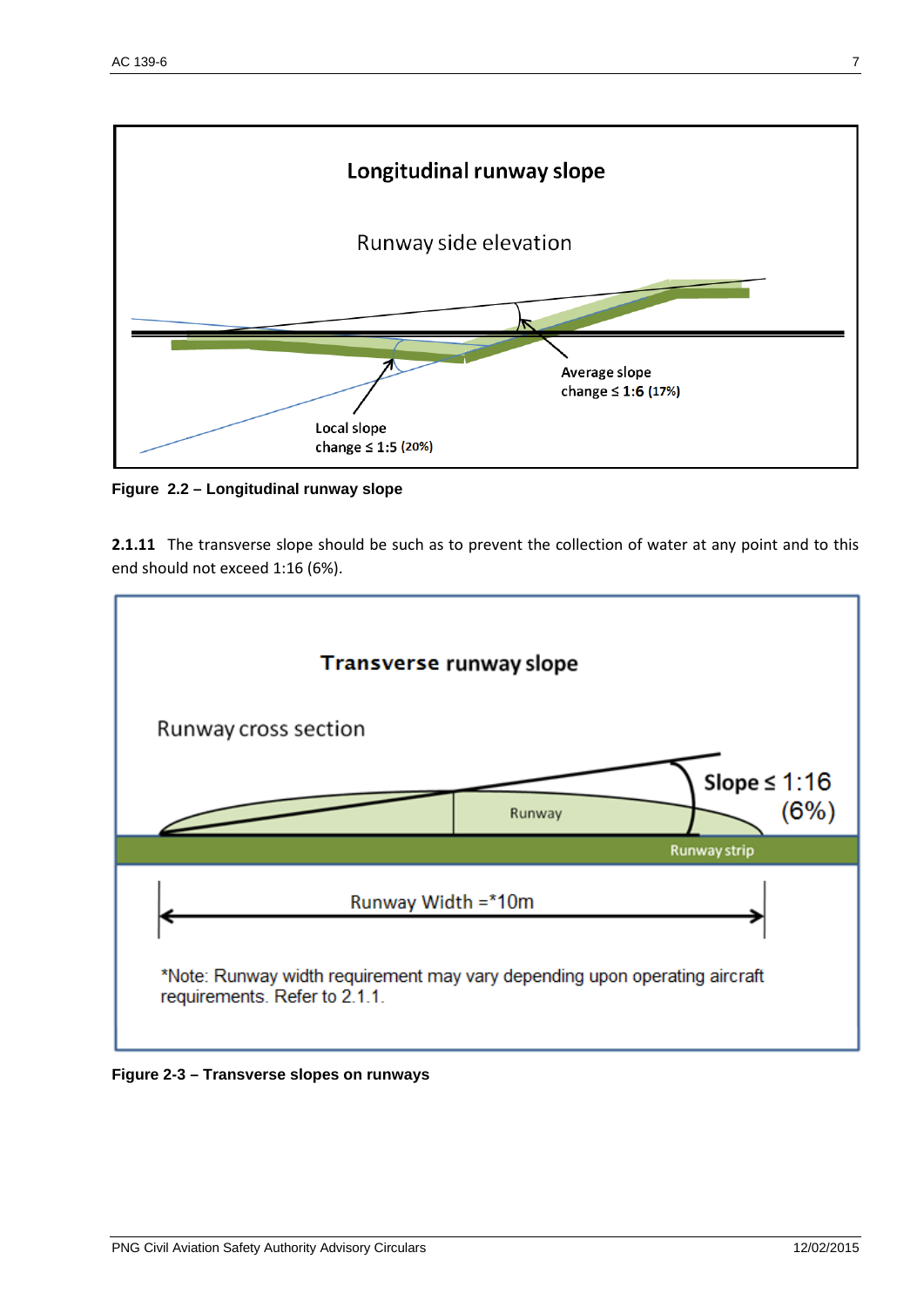# <span id="page-7-0"></span>**2.2 Runway Strip**

#### **General**

**2.2.1** A runway should be symmetrically included in a runway strip. Runway strips are designed to reduce the risk of damage to aircraft should they veer off the runway during take-off and landing.

#### **Width of runway strips**

**2.2.2** The minimum width of the runway strip should be 20 m.

*Note: A 20 m wide runway strip width will give sufficient space for manoeuvrability for the aeroplane when considering the allowance for obstacle free transitional side surface – refer 3.3.*

#### **Length of runway strips**

**2.2.3** A runway strip should extend beyond each end of the runway for a distance of at least 30 m unless the runway ends in a significant drop-off, then the 30 m extends into space.

#### **Slope of runway strips**

**2.2.4** All slopes should not exceed those for the runway by more than a slope value of up to 1:5 (20%).

#### **Strength and grading of runway strips**

**2.2.5** The runway strip should be constructed to minimise the hazards, or significant damage, to aircraft in the event of an accidental run off from the runway. The surface of the runway strip should be flush with the edge of the runway.

**2.2.6** The vegetation within the runway strip should be maintained to below 240 mm in height. Refer to section 6.1, aerodrome maintenance performance standards. Figure 2-4 depicts a cross section and partial plan view of the runway strip and runway.



**Figure 2-4 – Runway strip cross section**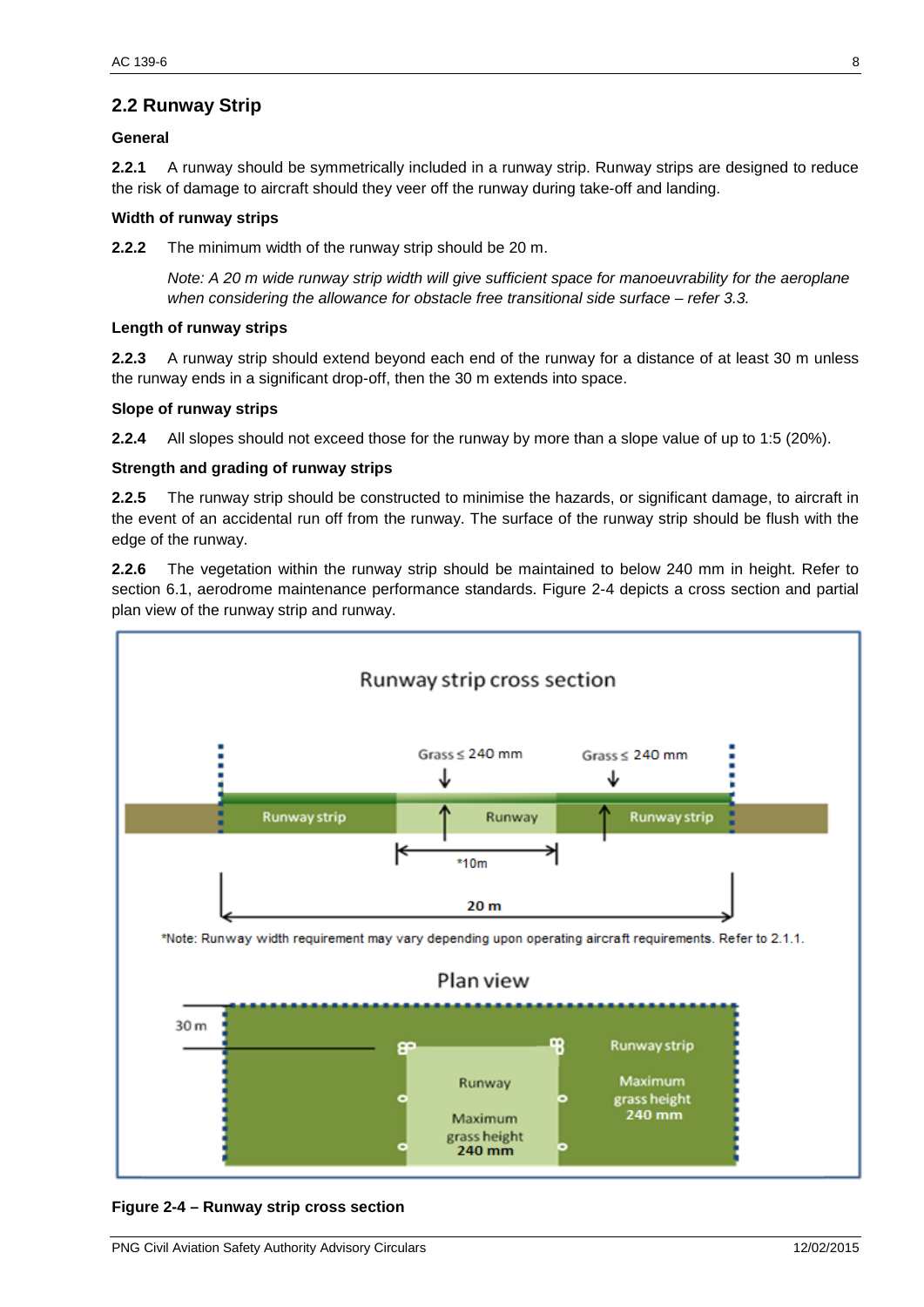# <span id="page-8-0"></span>**2.3 Runway Starter Extensions and Dog Leg Runway Strips**

**2.3.1** A runway starter extension may be established where additional takeoff distance, takeoff run or accelerate-stop distance is required but physical limitations do not allow provision of the mandatory runway strip or runway width.

**2.3.2** Specifications:

- a) A runway starter extension should be of sufficient strength for the aeroplane to be operated, and if possible in line with the runway.
- b) Provided the length of the extension does not exceed 150 m, it may be narrower than the runway but not less than two thirds of the runway width or less than twice the outer main gear wheel span of the aeroplane to be operated.
- c) The starter extension strip width should not be less than the wing span of the largest aircraft to be operated plus 8 m.
- **2.3.3** Starter extensions may require a taxiway lead-in or widening at the end to allow aircraft to turn.

*Note: In PNG, some remote airstrips have starter extensions in the shape of a dog leg due to inadequate land space to construct a proper runway strip. In such a situation, the dog leg should*  have a deviation not in excess of 25 degrees from the extended centreline of the runway strip and *not be more than 25% of the length of runway strip.*



**Figure 2-5 – An example of a dog leg airstrip** 

# <span id="page-8-1"></span>**2.4 Taxiways**

#### **General**

**2.4.1** Aerodromes are not required to have a aircraft parking bay and consequently are not required to have a taxiway. However, if a taxiway is constructed it should have the following characteristics

#### **Width of taxiways**

**2.4.2** The width of a taxiway should be 7.5 m.

#### **Surface of taxiways**

**2.4.3** The surface of a taxiway should not have irregularities that may cause damage to the aeroplane structure.

**2.4.4** The profile of the taxiway should facilitate water drainage away from the taxiway.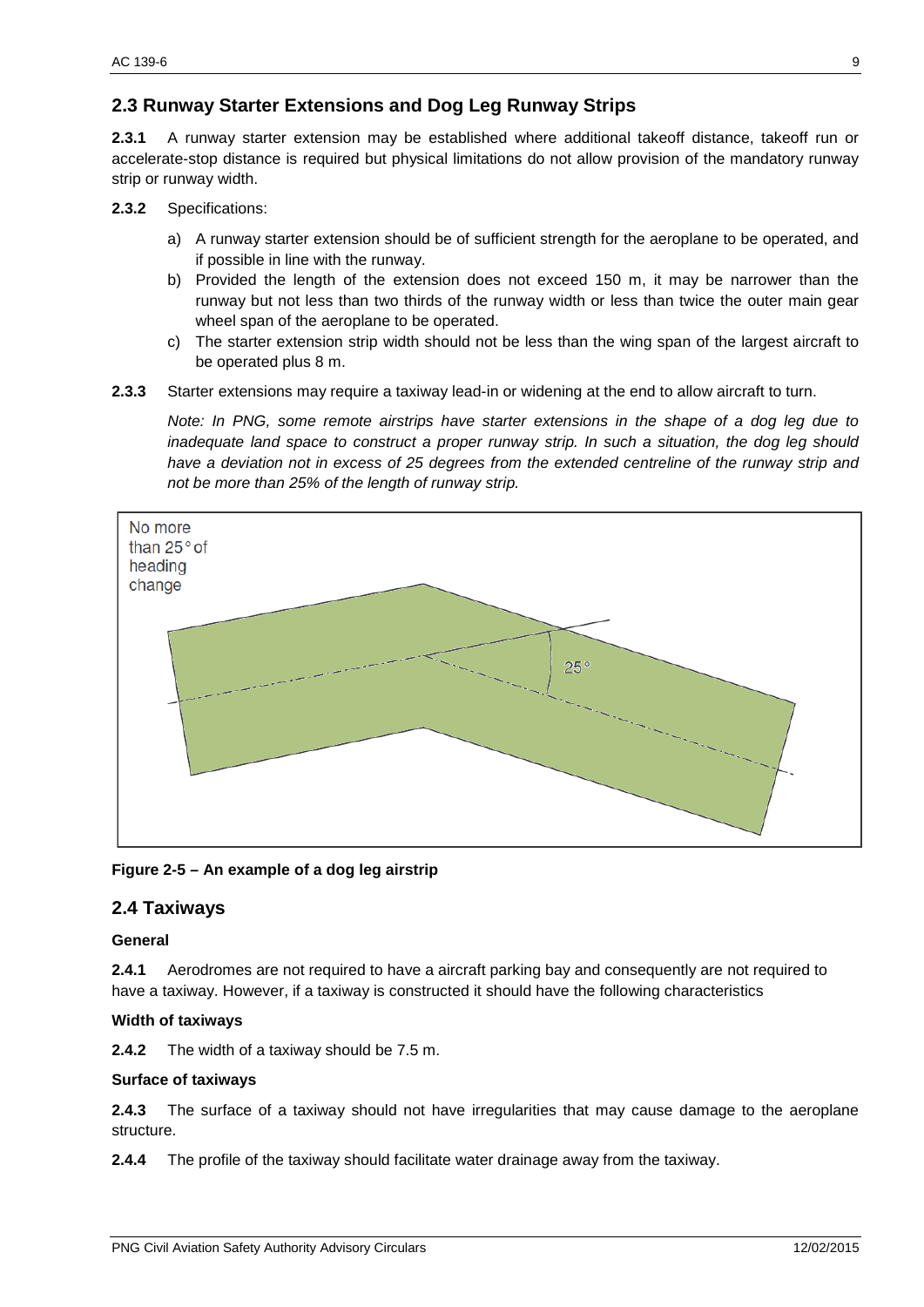#### **Strength of taxiways**

**2.4.5** The strength of a taxiway should be at least equal to that of the runway it serves.

#### **Slope on taxiways**

**2.4.6** The surface of the strip should be flushed at the edge of the taxiway and the graded portion should not have an upward transverse slope exceeding 1:40 (2.5 %).The upward slope being measured with reference to the transitional slope of the adjacent taxiway surface and not the horizontal.

**2.4.7** The downward transverse slope should not exceed 1:40 (2.5 %) measured with reference to the horizontal.

**2.4.8** The transverse slopes on any portion of a taxiway strip beyond that to be graded should not exceed an upward slope of 1:40 (2.5 %) as measured in the direction away from the taxiway.

#### <span id="page-9-0"></span>**2.5 Aircraft parking bay**

#### **General**

**2.5.1** Although an aircraft parking bay is not required, consideration for one should be based on the volume of traffic and simultaneous use of the aerodrome. If an aircraft parking bay exists, it should meet the following criteria:

#### .**Size of aircraft parking bay**

**2.5.2** Aircraft parking bay should be able to cater for at least one aircraft and depending on the volume of traffic may need to cater for more than one at a time. Refer to figure 2-6.

*Note: Figure 2.6 is for illustration purposes only. Aircraft parking bay may be directly adjacent to the airstrip and may vary in shape and dimension depending upon the geographical location of the airstrip. Terminal and vehicle access may or may not be provided.* 



**Figure 2-6 – An example of an Aerodrome aircraft parking bay**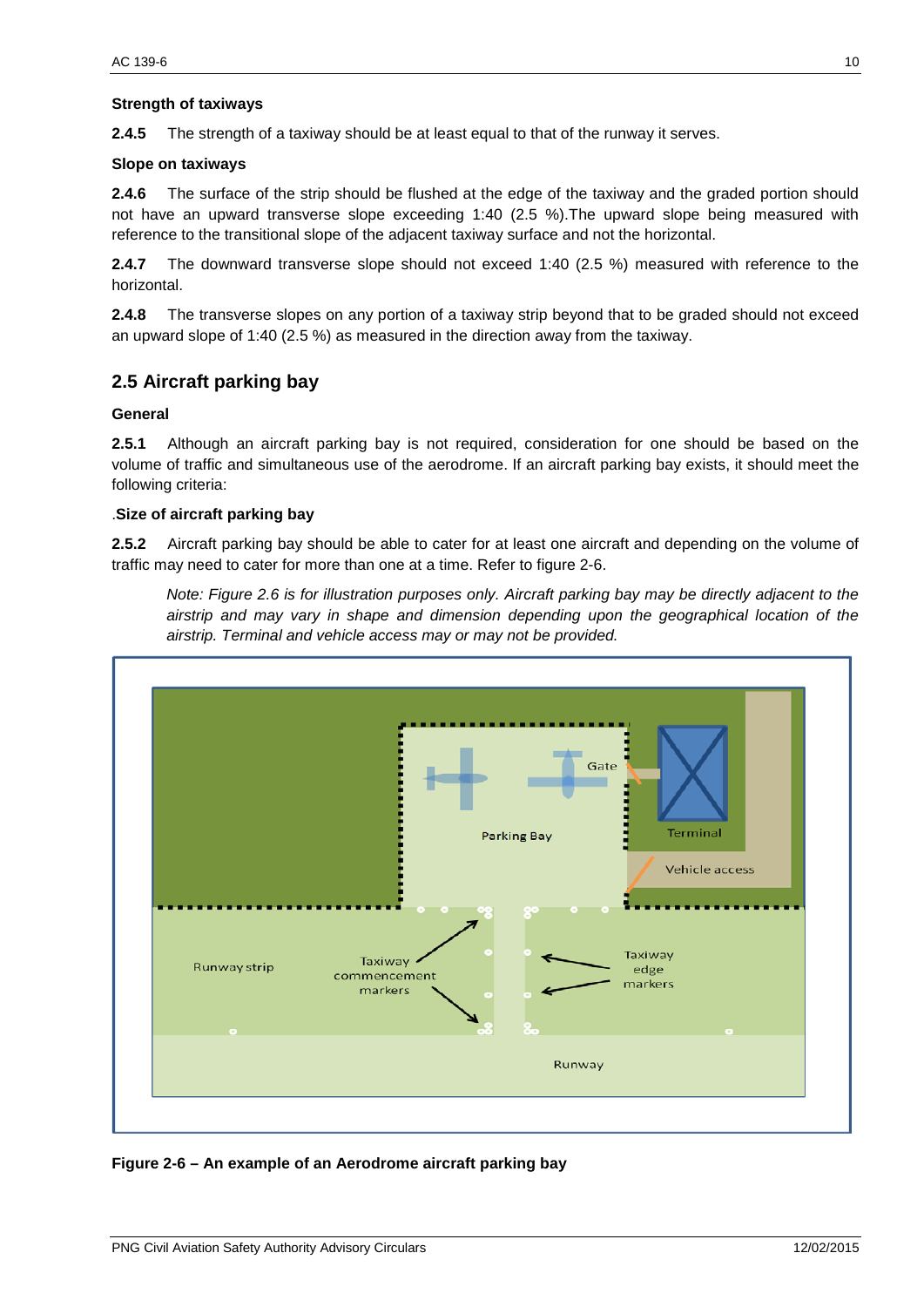#### **Surface of aircraft parking bay**

**2.5.3** The surface of the aircraft parking bay should not have irregularities that may cause damage to aeroplane structures.

#### **Strength of aircraft parking bay**

**2.5.4** The strength of the aircraft parking bay should be at least equal to that of the runway and taxiway it serves.

#### **Slope of aircraft parking bay**

**2.5.5** Slopes on aircraft parking bays should be sufficient to prevent accumulation of water on the surface of the aircraft parking bay but should be kept as level as drainage requirements permit.

#### <span id="page-10-0"></span>**2.6 Fencing**

#### **General**

**2.6.1** Fencing is not required however, based on volume and risk factors, consideration could be given to fencing the aerodrome in order to prevent animals and deter people from entering the runway strip or aircraft parking bay area during aircraft operations.If aircraft traffic demands then there should be further safeguards to mitigate the hazards imposed on safety and security at an aerodrome.

**2.6.3** Aerodromes may be fenced round the runway strip and aircraft parking bay area if considered necessary in the interest of safety and security.

#### **Type of fence**

**2.6.4** The recommended fence is a 1.2 m high, pig proof fence.

#### <span id="page-10-1"></span>**2.7 Drainage**

#### **General**

**2.7.1** PNG's non-certificated aerodromes are usually served with unpaved runways which are prone to surface erosion and soft wet surfaces during periods of heavy rain.

**2.7.2** Aerodromes should have open unlined drains constructed outside the flight strip to drain water away from affected areas of the runway strip.

**2.7.3** Aerodromes should have a minimum degree of camber, not to exceed 1:40 (2.5 %), to facilitate runoff of surface moisture to the open unlined drains outside the flight strip.

**2.7.4** Where required it is recommended that herringbone or fishbone drains are in place along the length of the airstrip, and therefore allowing surface water to more easily drain into the open unlined drains.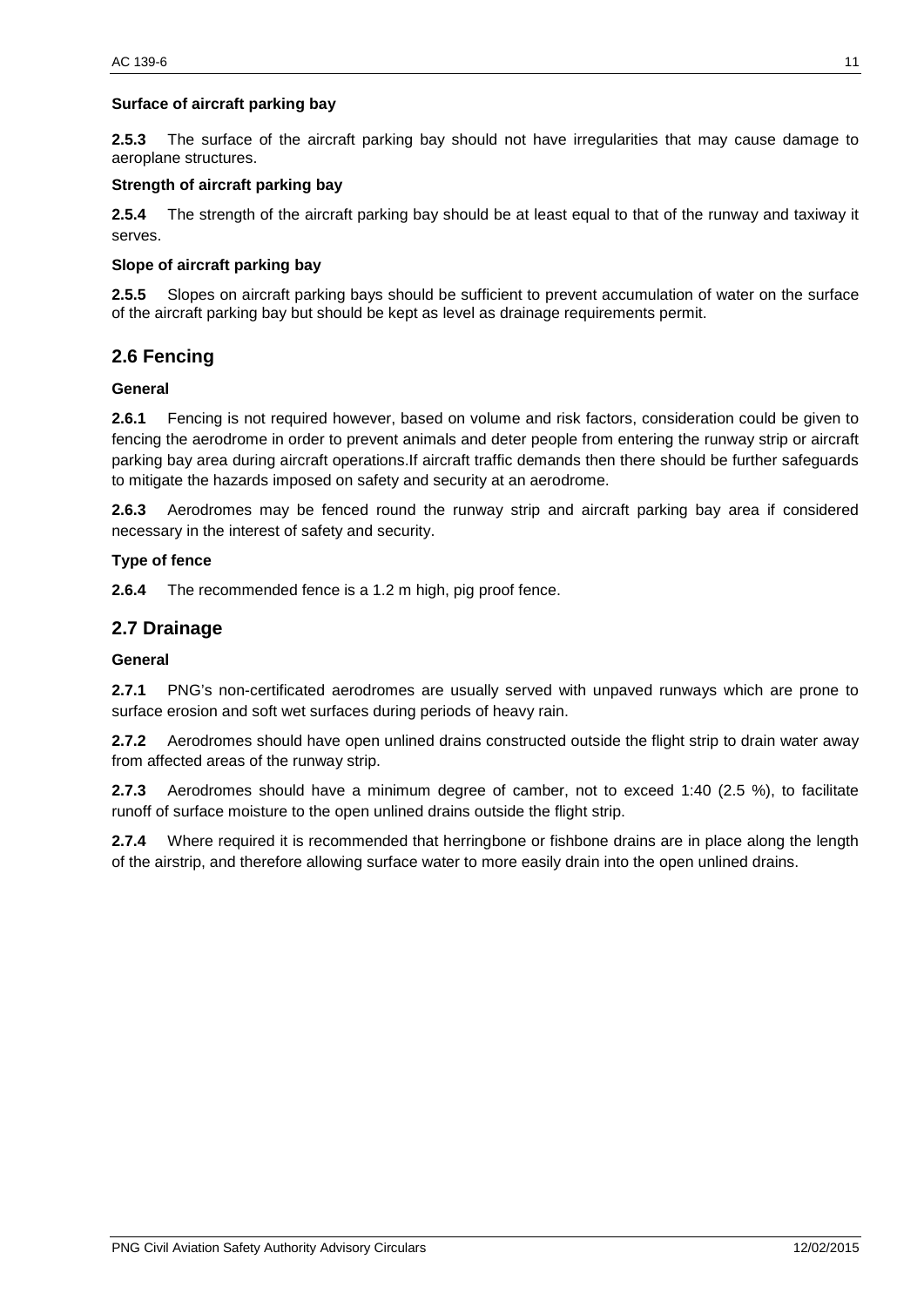# <span id="page-11-0"></span>**CHAPTER 3 — Obstacle Limitation Surfaces**

### <span id="page-11-1"></span>**3.1 General**

**3.1.1** Each runway/strip should be provided with take-off climb and approach surfaces, such that aeroplanes taking off, or landing have a clear obstacle-free surface over which to carry out the initial phase of the climb, or final part of the approach.

**3.1.2** Any boundary fence or hedge should be sited so as not to penetrate the take-off climb/approach surface.

# <span id="page-11-2"></span>**3.2 Take-off Climb/ Approach Surface**

**3.2.1** Each runway should have a takeoff climb and approach surface which should:

- a) Rise from the end of the runway strip; and
- b) Be obstacle free above a gradient of 1:20 (5%) and
- c) Extend horizontally 600m from the inner edge and
- d) Have sides that are splayed outwards at the rate of 1:20 (5%) and
- e) Not turn before 300 m from the inner edge, if a turn is necessary.

**3.2.2** If the 1:20 (5%) gradient rising from the runway strip end does not clear all obstacles, a displaced landing threshold should be marked at the position necessary to ensure that the approach surface clears the obstacles. Refer to section 2.1.7.

### <span id="page-11-3"></span>**3.3 Transitional Side Surface**

**3.3.1** Each runway strip should have a surface clear of obstructions extending sideways and upwards from the sides of the runway strip and the approach/take-off surfaces. The surface should be at a gradient of 1:5 (20%) till it reaches a height of 2 m above the runway strip. Refer to figure 3-1 for a depiction of obstacle limitation surfaces.

*Note: When allowance for the transitional side surface obstacle limitation requirements are taken into account, this increases the width of the runway environment to 40 m. Refer to figure 3.1.*



**Figure 3-1 - Obstacle limitation surfaces**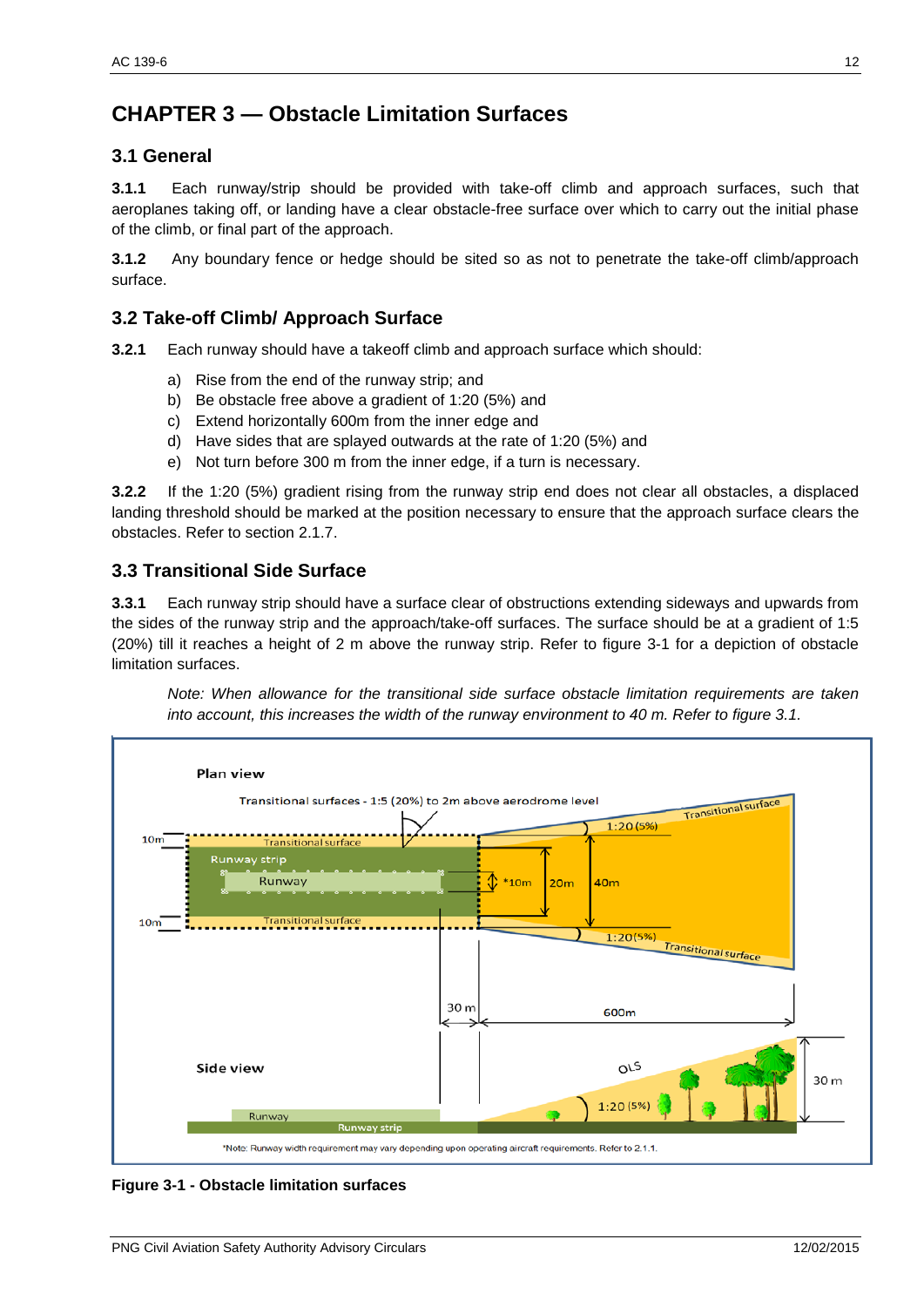# <span id="page-12-0"></span>**CHAPTER 4 — Water Aerodromes**

### <span id="page-12-1"></span>**4.1 General**

**4.1.1** Any place used as an aerodrome in a tract of water should comply with the following specifications.

### <span id="page-12-2"></span>**4.2 Water Channel**

**4.2.1** The area of water used for the takeoff and landing of aeroplanes is called a water channel.

#### **Water channel width**

**4.2.2** The minimum width of the water channel should be 60 m.

#### **Water channel depth**

**4.2.3** The depth of the water channel should provide 1 m clearance below the hull or floats of the aeroplane when it is stationary at its maximum all-up weight.

**4.2.4** A water channel should be clear of both stationary or moving vessels and other objects during flight operations.

#### **Water channel additional area**

**4.2.5** There should be an additional area 30 m wide symmetrically surrounding the water channel to act as a protective buffer. This additional area need not consist of water but where it does, that area should be clear of moving objects, or vessels under way.

# <span id="page-12-3"></span>**4.3 Obstacle Limitation Surfaces**

**4.3.1** Each water channel should have takeoff climb and approach obstacle free surfaces as prescribed for land aerodromes except that they should extend from the full width of the water channel ends. Refer Figure 4-1.



**Figure 4-1. Water aerodrome obstacle limitation surfaces**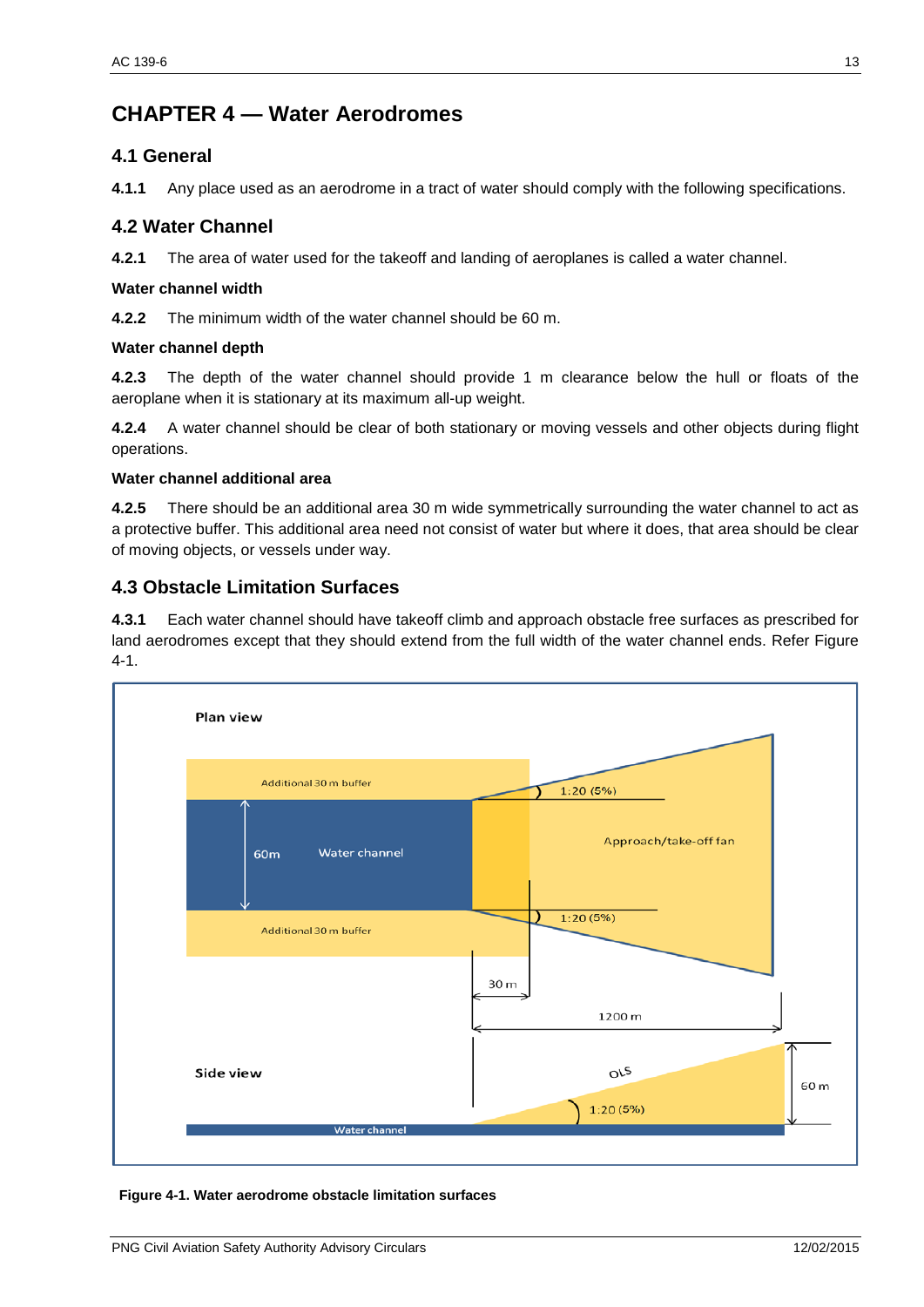# <span id="page-13-0"></span>**CHAPTER 5 — Visual Aids for Navigation**

# <span id="page-13-1"></span>**5.1 Wind Direction Indicator (Windsock)**

- **5.1.1** Each runway should be provided with at least one windsock.
- **5.1.2** The windsock should be located in an open space most suited to the prevailing wind conditions.
- **5.1.3** The windsock should be located at least 20 m from the runway centreline.

**5.1.4** The windsock should be located in such a way as to be free from the effects of air disturbances caused by nearby objects.

**5.1.5** The windsock should be in the form of a truncated cone made of fabric. It should be coloured white, yellow or light orange and constructed so that it gives a clear indication of the direction of the surface wind and a general indication of wind speed when seen from a height of 300 m (1,000 ft).



# **Windsock Location**

**Figure 5-1- Windsock Locations**

**5.1.6** The circle around the wind indicator must be 15 meters diameter, blackened and the boundary marked with painted white stones or cone markers.

#### <span id="page-13-2"></span>**5.2 Unpaved Runway - Markers**

#### **Markers for general use**

**5.2.1** Markers should not pose a hazard to aircraft. It is recommended that markers be standard cone markers. Specific markers should be cone markers.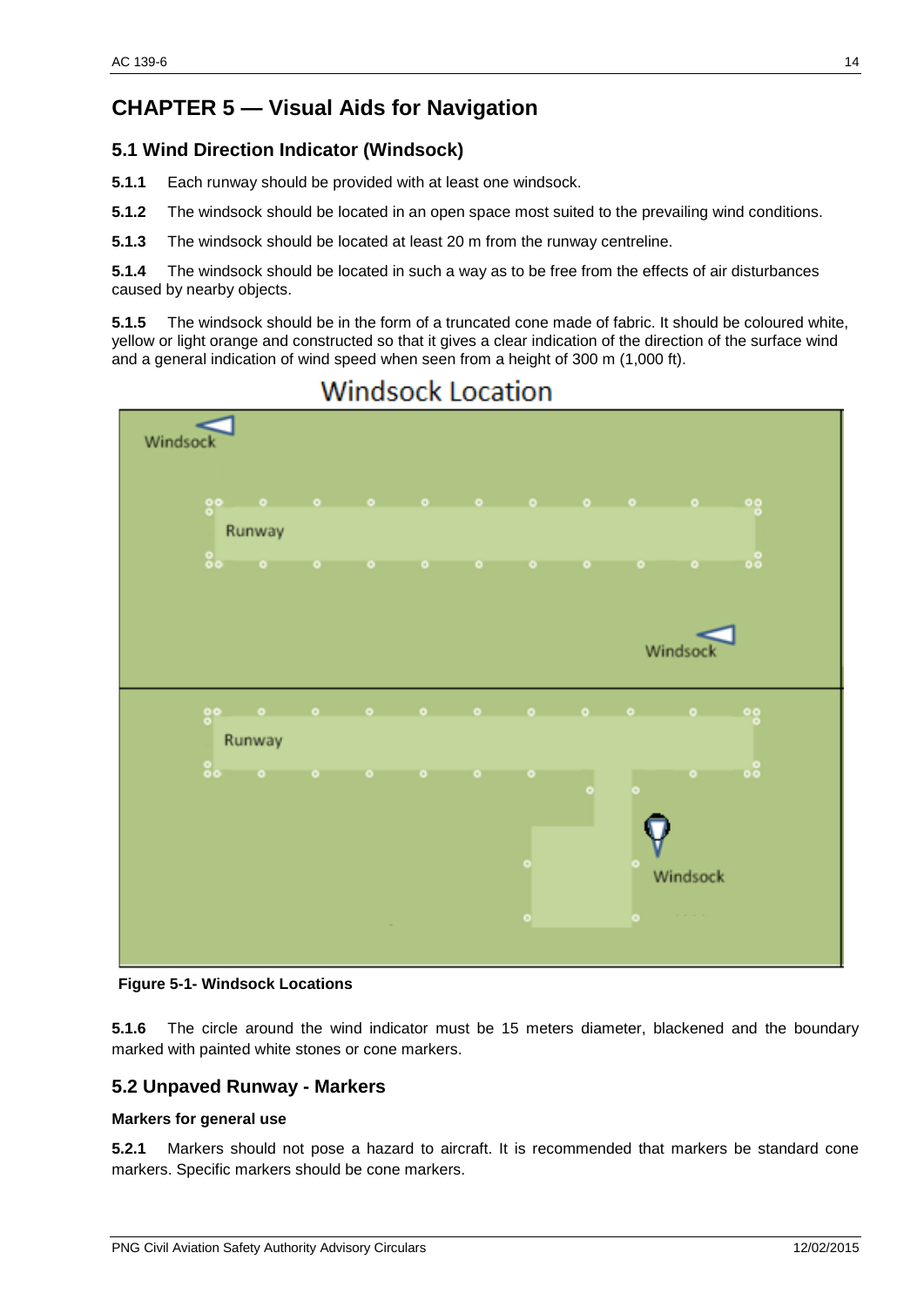#### **Runway end markers**

**5.2.2** On unpaved runway/strip, runway/strip end markers should be an L shaped group of 3 white cone markers located at each runway end corner, for a total of 4 end markers per runway. Two runway end markers are shown at figure 5-2.

*Note: End markers can suffice for runway threshold markers where both the end of the runway and the threshold are co-located.*



**Figure 5-2. Runway end markers on unpaved runways**

#### **Displaced threshold**

**5.2.3** On unpaved runways, displaced threshold markers should be indicated by a row of 3 cones on either side of a runway at right angles to the centreline, located at the beginning of that portion of the runway useable for landing, as indicated in figure 5-4.

*Note: The portion of runway between the runway end markers and the displaced threshold is not available for landing*



**Figure 5-4. Displaced threshold markers on unpaved runways**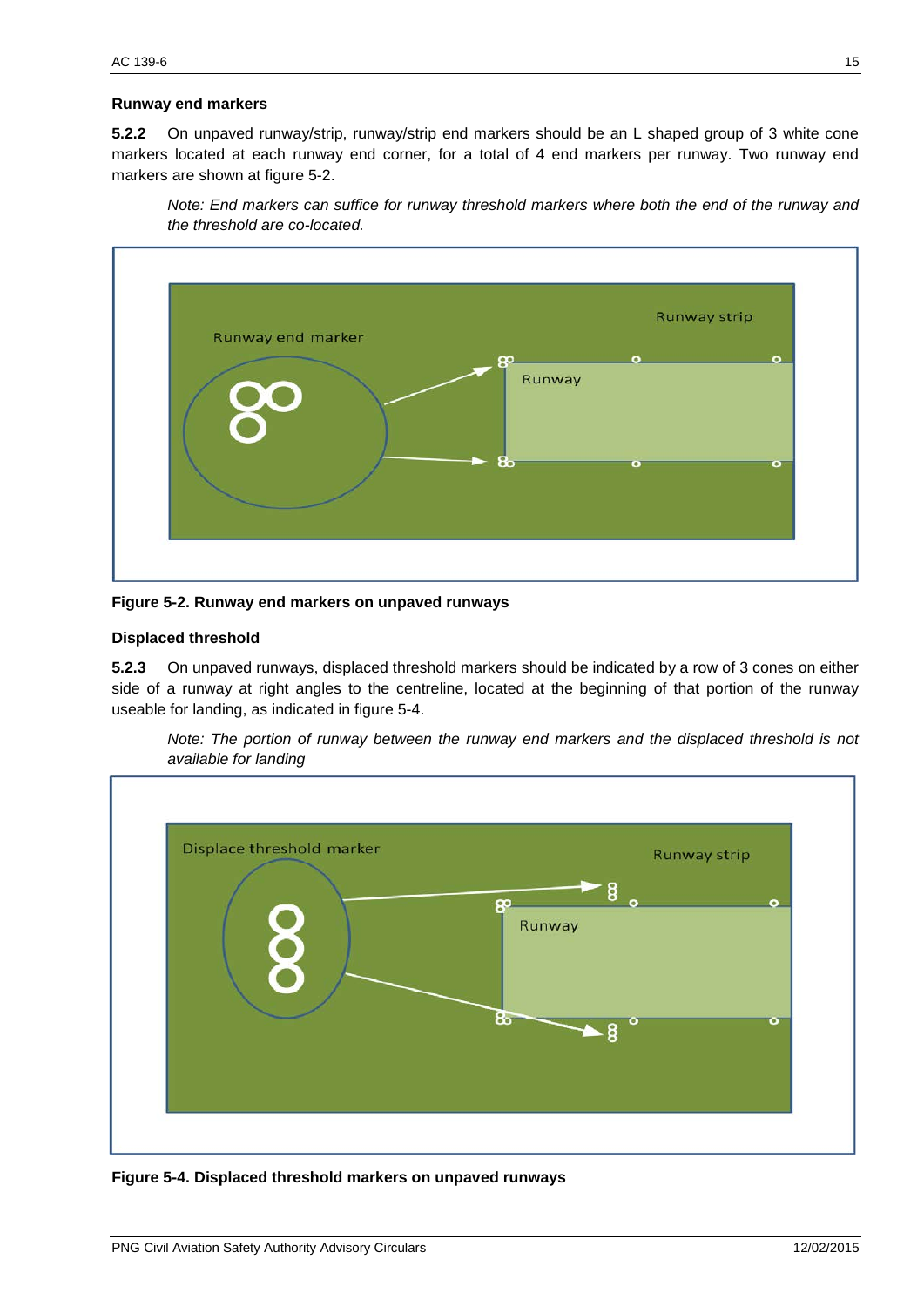#### **Runway edge markers**

**5.2.4** Runway edge markers, consisting of single cone markers should be provided in pairs every 90 m along both long sides of the runway. Refer to figure 5-5 for an example of runway markers at an unpaved runway.



**Figure 5-5. Runway markers on unpaved runway**

#### **Taxiway markers**

**5.2.5** Taxiway edge markers, consisting of cone markers should be provided in pairs every 10m along both long sides of the taxiway. Refer to figure 5.6 for an example of taxiway markers at an unpaved runway.

**5.2.6** Taxiway commencement markers should consist of 3 yellow cones, shaped in a small L. Similar to the L array for runway edge markers, the taxiway commencement markers will assist pilots to locate the taxiway coming off the runway, and also when leaving the aircraft parking bay for the runway. Refer to figure 5-6.



**Figure 5-6. Taxiway markers on unpaved runway**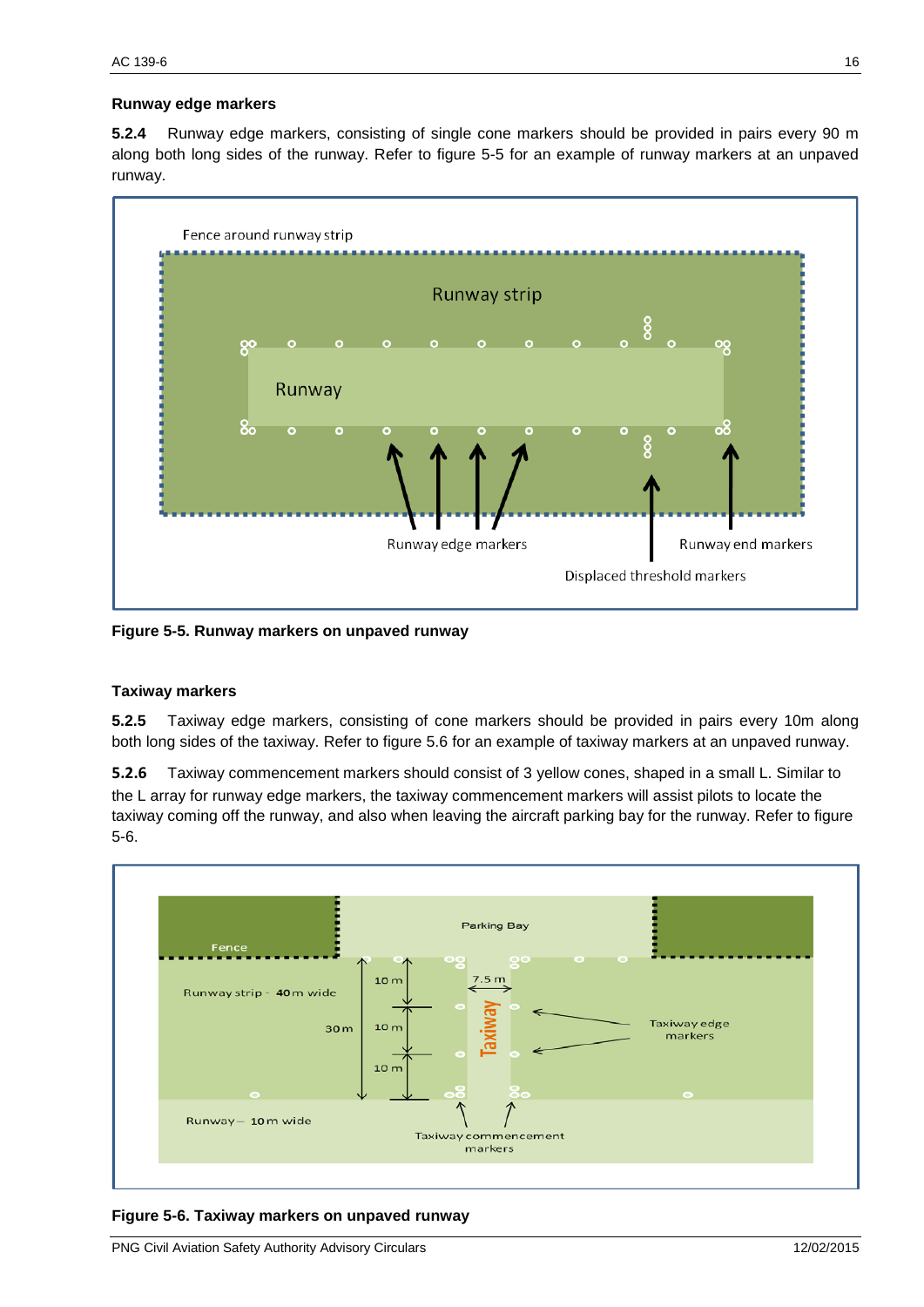# <span id="page-16-0"></span>**CHAPTER 6 — Maintenance**

# <span id="page-16-1"></span>**6.1 Performance Standards – All Aerodromes**

#### **General**

**6.1.1** Aerodrome maintenance is critical to ensure that the physical characteristics outlined in Chapter 2 are preserved, and that the safety of flight operations at aerodromes is not put at risk.

**6.1.2** For aerodromes in Papua New Guinea one of the most critical maintenance requirements is the control of the growth of vegetation. Long grass on runways can significantly affect aircraft performance, slowing aircraft acceleration during take-off run, and using more runway distance to reach take off safety speed. Shrubs and trees growing through the obstacle limitation surface at either end of the runway become hazards to aircraft taking off and landing.

#### **Maintenance responsibility**

**6.1.3** The responsibility for maintenance is with the aerodrome operator, but can be contracted as appropriate.

#### **Table of performance standards**

**6.1.4** The following table of maintenance performance standards prescribes the standards that should be met at all non-certificated aerodromes, unless otherwise stated.

| Aerodrome maintenance performance standards |                                                                     |                                                                                                                                                                   |  |
|---------------------------------------------|---------------------------------------------------------------------|-------------------------------------------------------------------------------------------------------------------------------------------------------------------|--|
| <b>No</b>                                   | <b>Item</b>                                                         | <b>Performance standard</b>                                                                                                                                       |  |
| 1                                           | Runway surface                                                      | Smooth and free of debris                                                                                                                                         |  |
|                                             |                                                                     | On unpaved runways, any wheel ruts or animal damage to be<br>repaired, compacted and made smooth and even with the<br>surrounding surface                         |  |
| $\overline{2}$                              | Taxiway and aircraft<br>parking bay surface                         | The same as for runways                                                                                                                                           |  |
| 3                                           | Runway - grass height                                               | To be maintained below 240 mm                                                                                                                                     |  |
| 4                                           | Runway strip - grass<br>height                                      | To be maintained below 240 mm                                                                                                                                     |  |
| 5                                           | Taxiway & aircraft parking<br>bay - grass height (if<br>applicable) | Same as for runways; maintained below 240 mm                                                                                                                      |  |
| 6                                           | Obstacle limitation<br>surfaces                                     | Shrubs and trees maintained below the obstacle limitation<br>surfaces                                                                                             |  |
|                                             |                                                                     | Note - The obstacle limitation surfaces begin from the end of<br>runway strip extending vertically and laterally at 1:20 (5%) from<br>runway strip end.           |  |
| $\overline{7}$                              | Aerodrome markers                                                   | Maintained clear of vegetation and painted.                                                                                                                       |  |
|                                             |                                                                     | Note – aerodrome markers include runway end markers, runway<br>edge markers, threshold markers, taxi way markers and the<br>aerodrome unserviceability indicator. |  |
| 8                                           | Windsock                                                            | Sock free of tears and rips                                                                                                                                       |  |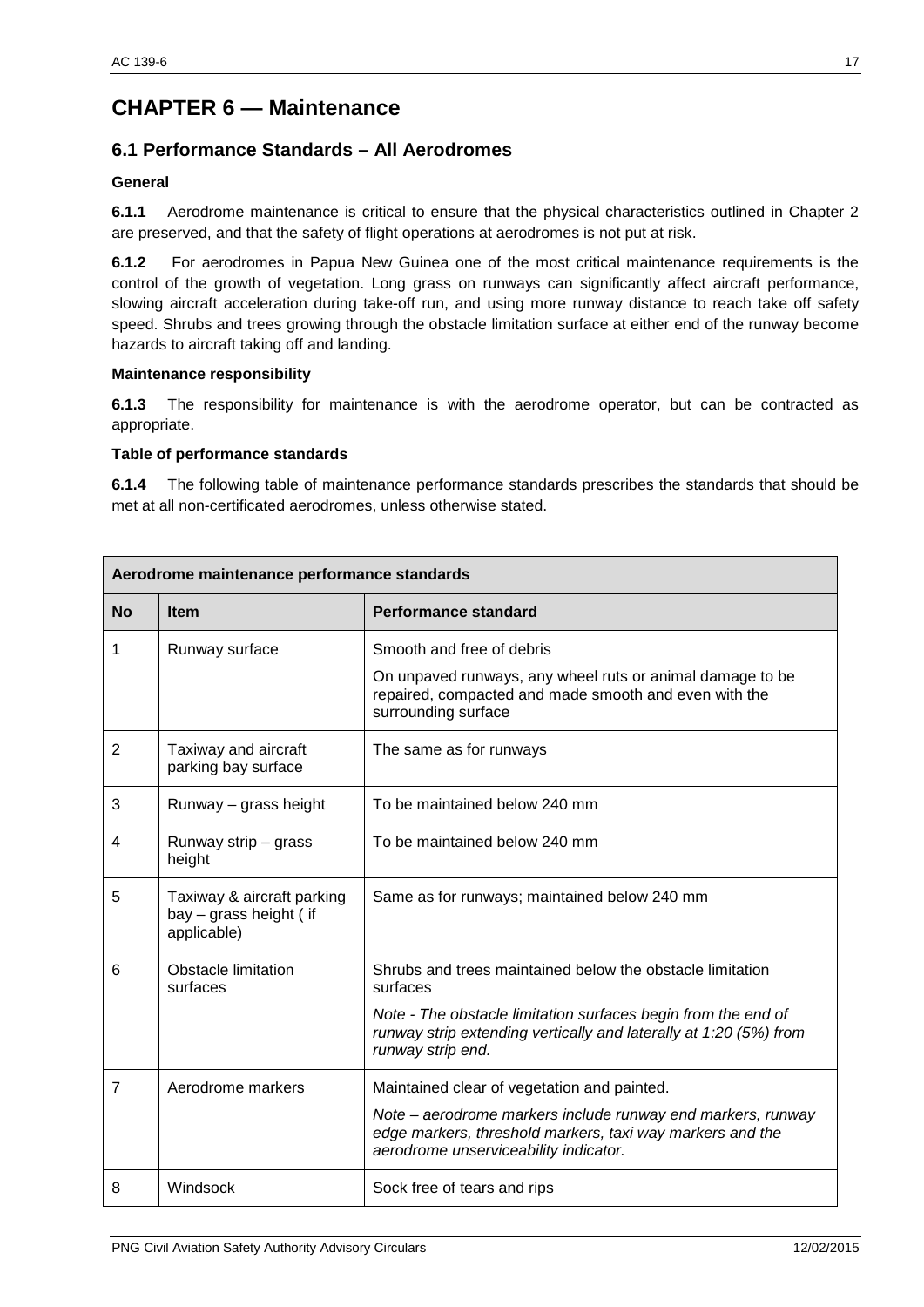| Aerodrome maintenance performance standards |                         |                                                                            |  |  |
|---------------------------------------------|-------------------------|----------------------------------------------------------------------------|--|--|
| <b>No</b>                                   | <b>Item</b>             | Performance standard                                                       |  |  |
|                                             |                         | Mast head able to easily rotate to indicate wind direction                 |  |  |
|                                             |                         | Free of surrounding vegetation that would affect airflow                   |  |  |
| 9                                           | Drainage                | Free of vegetation greater than 240 mm                                     |  |  |
|                                             |                         | Free of debris and soil accumulation                                       |  |  |
| 10                                          | Fencing (if applicable) | Free of vegetation around fence posts and wires<br>Maintained animal proof |  |  |

| Table 6.1 - Aerodrome maintenance performance standards |  |
|---------------------------------------------------------|--|
|---------------------------------------------------------|--|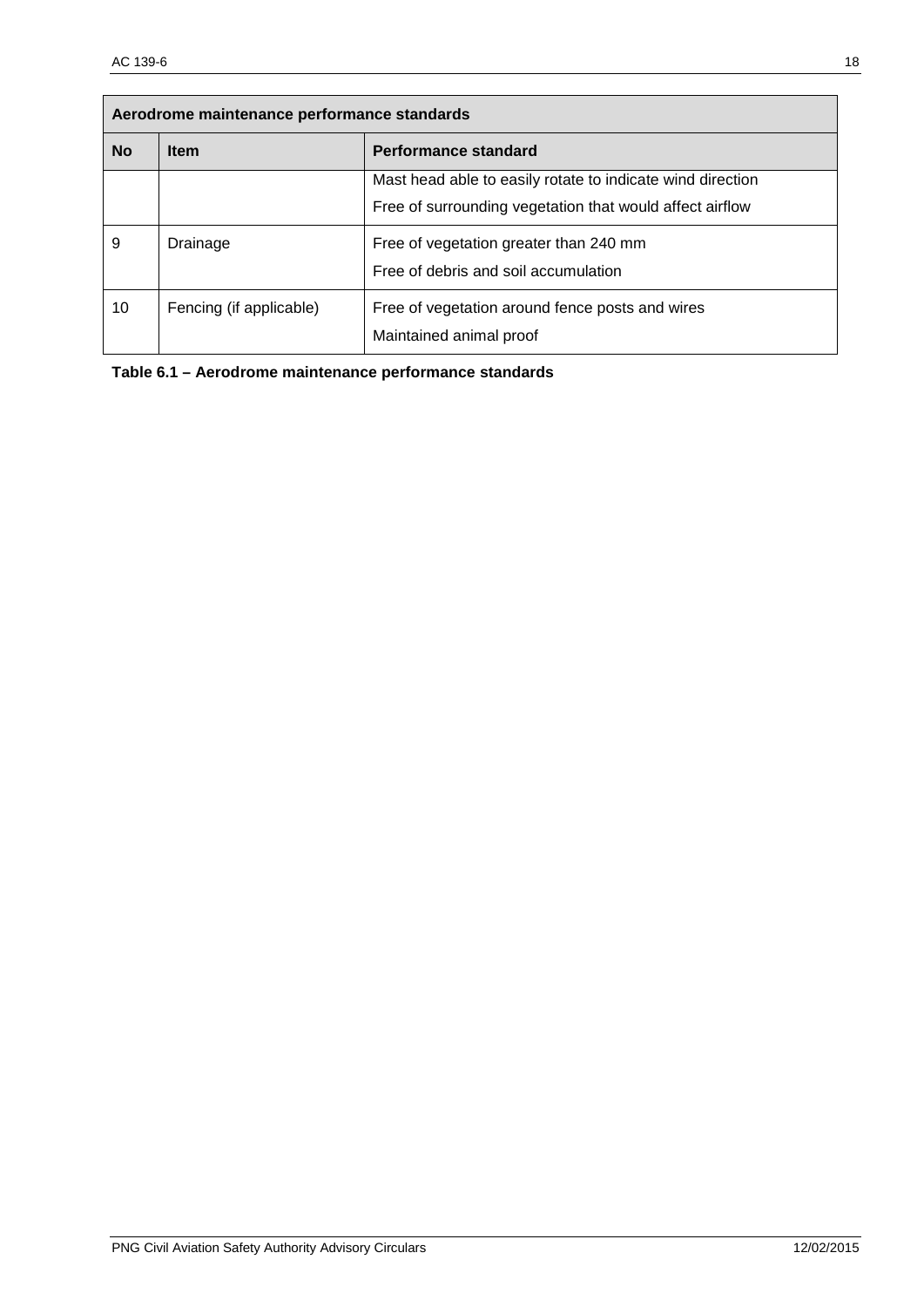

# <span id="page-18-0"></span>**Appendix 1 Minimum Aerodrome Features and Dimensions**